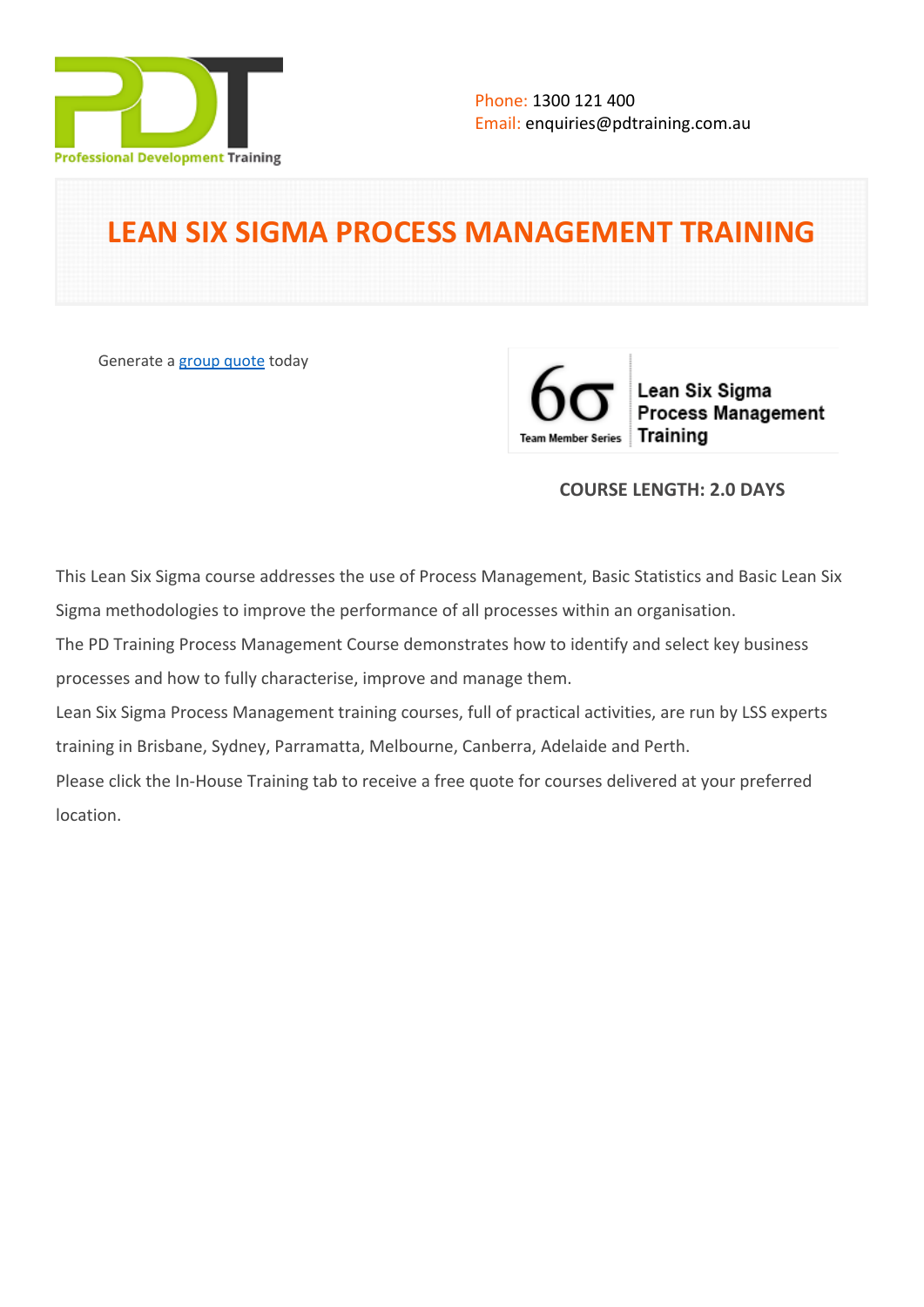#### **FOREWORD**

The Process Management Course breaks down how to manage business processes so they are effective, efficient and adaptable. Through the use of various tools, methodologies, management approaches and technologies you will learn that Process Management is the collection and orchestration of these efforts in order to assure improvement and success.

#### **OUTCOMES**

This Six Sigma course focusses on the 'doing' of a Six Sigma project. This course is designed to empower participants to work with project team members in the analysis, measurement, and redesign of business processes.

The course is full of practical tools and some statistical analysis.

This Six Sigma Process course is suitable for people such as SME's that may not manage the project or specifically manage the change, but their knowledge about processes and their contributions to the improvement initiative are vital.

#### **MODULES**

### **Lesson 1: Phase A – Introduction; Define and Measure**

- Course Overview
- Process Management
- Basic Statistics
- Cost of Poor Quality
- Define Phase
- Defining an Improvement Project
- Measure Phase Part One
- Measure Phase Part Two
- X-Y Matrix Analysis
- Capability Analysis
- Measurement System Analysis
- Process Improvement Project

#### **Lesson 2: Phase B – Analyse, Improve and Control**

- Introduction
- Defects, Defectives and Opportunities
- Graphical Analysis
- Lean Value Stream Analysis
- Applying the 5S Principles
- Introduction to Improvement Experiments
- Poka-Yoke Methods
- Statistical Process Control
- Control Charts
- Tracking and Managing a Process
- Finalising Your Process Project
- Glossary of Lean Six Sigma Terms

**WEB LINKS**

 $\triangleright$  [View this course online](https://pdtraining.com.au/courses/lean-six-sigma-process-management-training-course)